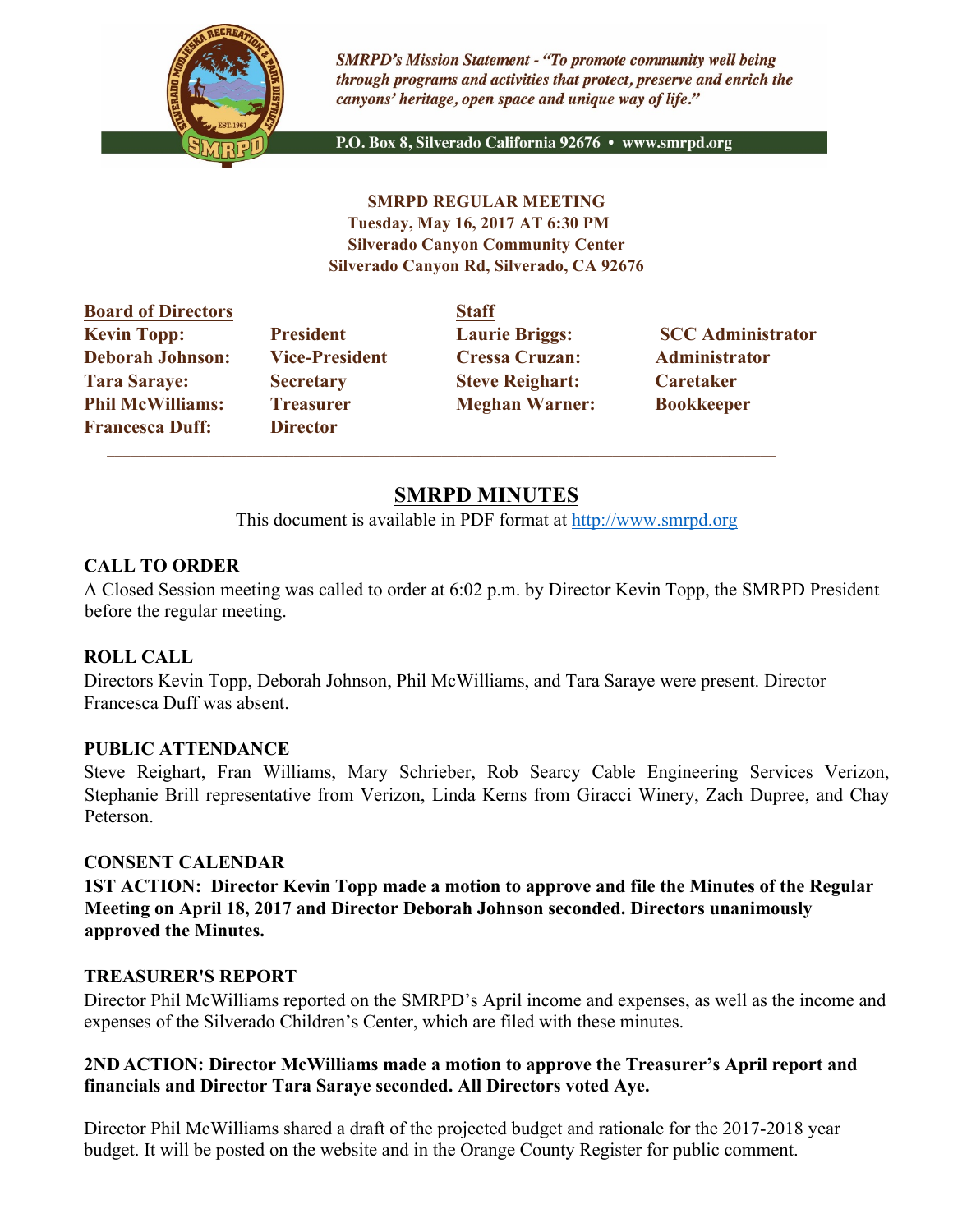## **OTHER DISTRICT BUSINESS**

Director Kevin Topp presented an update on the Verizon fiber optic cell service and communications discussions. The Board does not want to have the Verizon hub unit on the Park property and easement. The hub is larger than first expected. The footprint would be 12 X 7 1/2. It will infringe upon the park, and be located right behind the stage. The preference would be to relocate it to another site. It was suggested to ask the Abby to house the hub. If it has to be at the Silverado Community Center, we need to talk about access, easement, and compensation. Verizon has the right of way for the easement because the land belongs to the county even though the park has used it for years. Rob Searcy from Verizon is looking for a way to work with the community. Verizon is looking at providing some compensation for the facilities usage. Mary Schreiber shared that cell service throughout the canyon is necessary for the safety of our community. Verizon is going to put in the hub with the right of way solution at the Community Center.

# **SILVERADO CHILDREN'S CENTER (SCC) OVERSITE COMMITTEE**

Director Deborah Johnson reported that the Silverado Children Center has been working on a projected budget and it will be presented when completed. Director Johnson informed the Board of enrollments. Concerns are termites in the building siding. The Center will be advertising in the Sentry and Saddleback Valley News to help increase enrollment for the upcoming year. The SCC plans to hold an Open House to coincide with the opening of the new library.

# **3RD ACTION ITEM: Director Kevin Topp made a motion to approve a bonus of \$1,100 to Laurie Briggs as Director of the Children's Center and Director Tara Saraye seconded. All directors said Aye.**

A performance review will be held in November.

Linda Kerns presented a check to the SMRPD for \$740 for the January fundraiser at the Giracci Winery. Chay Peterson shared information about the Chili Cook-off. Money is still coming in.

# **FACILITIES COMMITTEE**

# **4TH ACTION ITEM: Director Kevin Topp made a motion to start the first SMRPD flea market June 24-25th. Participants are asked to pay \$10 per space for both days. Director Deborah Johnson seconded. All Directors voted Aye.**

The flea market will be for crafts sales and other items.

Director Phil McWilliams presented the updated on the facilities repair list. There are twenty-seven different repairs. The asbestos report on the Modjeska Community Center came back clear so that won't be a problem. Director Kevin Topp shared that there was a signup sheet for email blasts but few new names were collected during the Chili Cook-off. We need to encourage people to sign up to receive information.

# **RECREATION COMMITTEE**

Facilities usage agreements need to keep a deposit fee for weddings or events being booked. A few groups have canceled but there are still administration costs incurred. Also, dates have been blocked off that cannot be used by others. Birthday parties during concert season will be difficult, and they need to exit the park by 2:00 p.m.

The first concert for this year is Mercy Road and the Freightshakers.

# **PUBLIC COMMENTS**

Fran Williams thanked the Board for the Memorial Service that was held for Lucille Cruz. Zach Dupree wants to see if there is interest in a Casino trip.